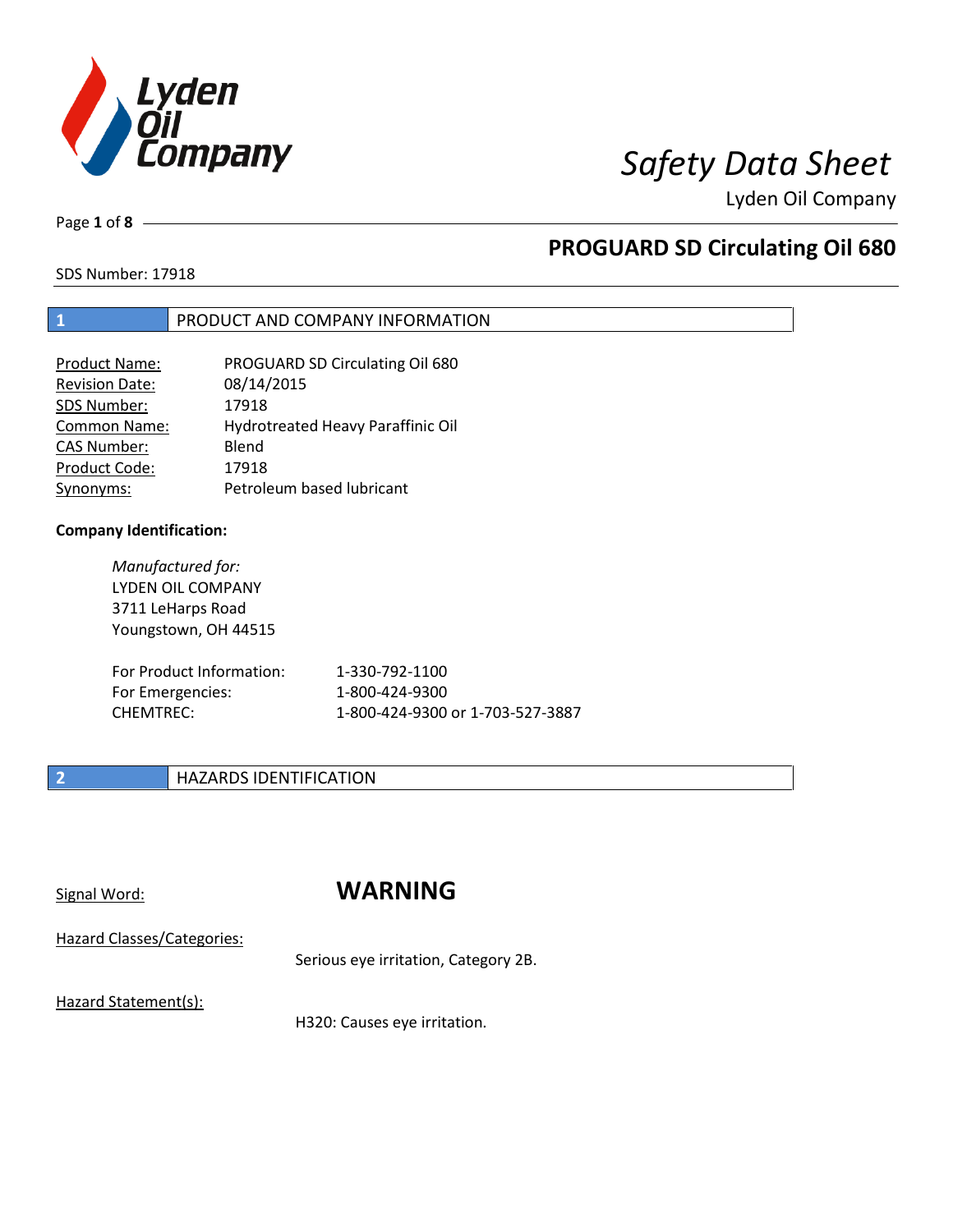

Page **2** of **8**

## **PROGUARD SD Circulating Oil 680**

SDS Number: 17918

## Precaution Statement(s):

P101: If medical advice is needed, have product container or label at hand. P102: Keep out of reach of children. P103: Read label before use. P305+351+338: IF IN EYES: Rinse cautiously with water for several minutes. Remove contact lenses if present and easy to do – continue rinsing. P337: If eye irritation persists: Get medical attention.

### Other Hazard Statement(s):

Repeated exposure may cause skin dryness or cracking.

## **3** COMPOSITION / INFORMATION ON INGREDIENTS

Ingredients:

*Mixture of the substances listed below with nonhazardous additions.*

| <b>Chemical Name</b>                      | <b>CAS Number</b> | Percentage |
|-------------------------------------------|-------------------|------------|
| Residual oils, petroleum, solvent dewaxed | 64742-62-7        | >85        |
| Additives                                 | N/A               | $<$ 15     |

*\*Any concentration shown as a range is to protect confidentiality or is due to batch variation.*

| $\vert$ 4 | <b>FIRST AID MEASURES</b> |
|-----------|---------------------------|
|           |                           |

### Description of First Aid Measures:

Inhalation:

If symptoms develop, move victim to fresh air. If symptoms persist, obtain medical attention.

Skin Contact:

Wash with soap and water. Remove contaminated clothing and wash before reuse. Get medical attention if needed.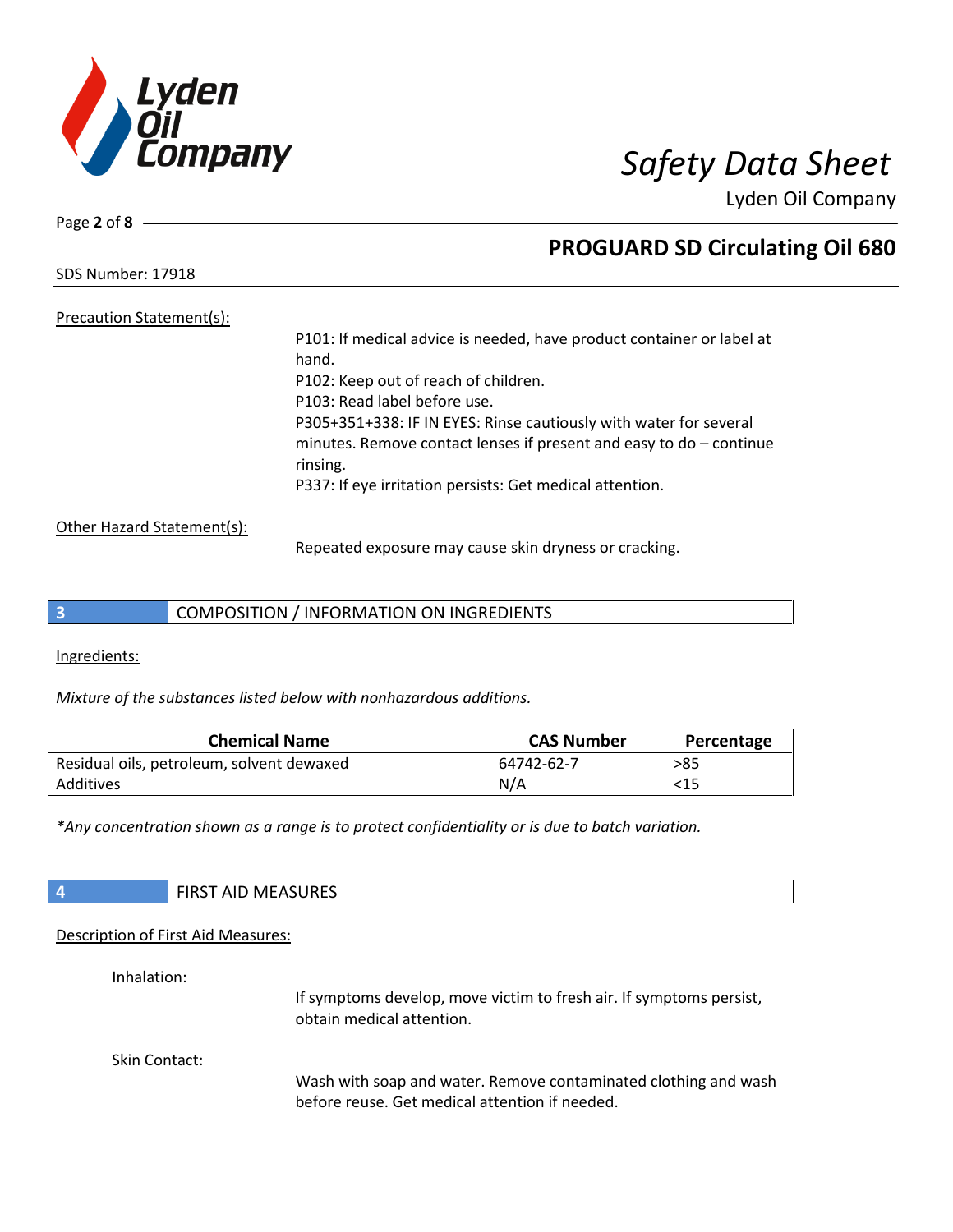

| Page $3$ of $8$ —               |                                               |                                                                                                                                                                                                   |
|---------------------------------|-----------------------------------------------|---------------------------------------------------------------------------------------------------------------------------------------------------------------------------------------------------|
|                                 |                                               | <b>PROGUARD SD Circulating Oil 680</b>                                                                                                                                                            |
| SDS Number: 17918               |                                               |                                                                                                                                                                                                   |
| Eye Contact:                    |                                               | Rinse opened eye for several minutes under running water. If<br>symptoms persist, consult medical attention.                                                                                      |
| Ingestion:                      | attention.                                    | Rinse mouth with water. If symptoms develop, obtain medical                                                                                                                                       |
|                                 | Symptoms and Effects, both acute and delayed: | No further relevent data available.                                                                                                                                                               |
| <b>Recommended Actions:</b>     |                                               | Treat symptomatically. Call a doctor or poison<br>control center for guidance.                                                                                                                    |
| 5                               | FIRE FIGHTING MEASURES                        |                                                                                                                                                                                                   |
|                                 | Recommended Fire-Extinguishing Equipment:     | Use dry powder, foam, or carbon dioxide fire<br>extinguishers. Water may be ineffective in fighting<br>an oil fire unless used by experienced fire fighters.                                      |
| Possible Hazards During a Fire: |                                               | Hazardous combustion products may include: A<br>complex mixture of airborne solid and liquid<br>particulates and gases (smoke). Carbon monoxide.<br>Unidentified organic and inorganic compounds. |
|                                 | Recommendations to Firefighters:              | No special measures required.                                                                                                                                                                     |
| 6                               | ACCIDENTAL RELEASE MEASURES                   |                                                                                                                                                                                                   |

Personal Precautions:

Avoid contact with skin, eyes, and clothing. Keep away from sources of ignition.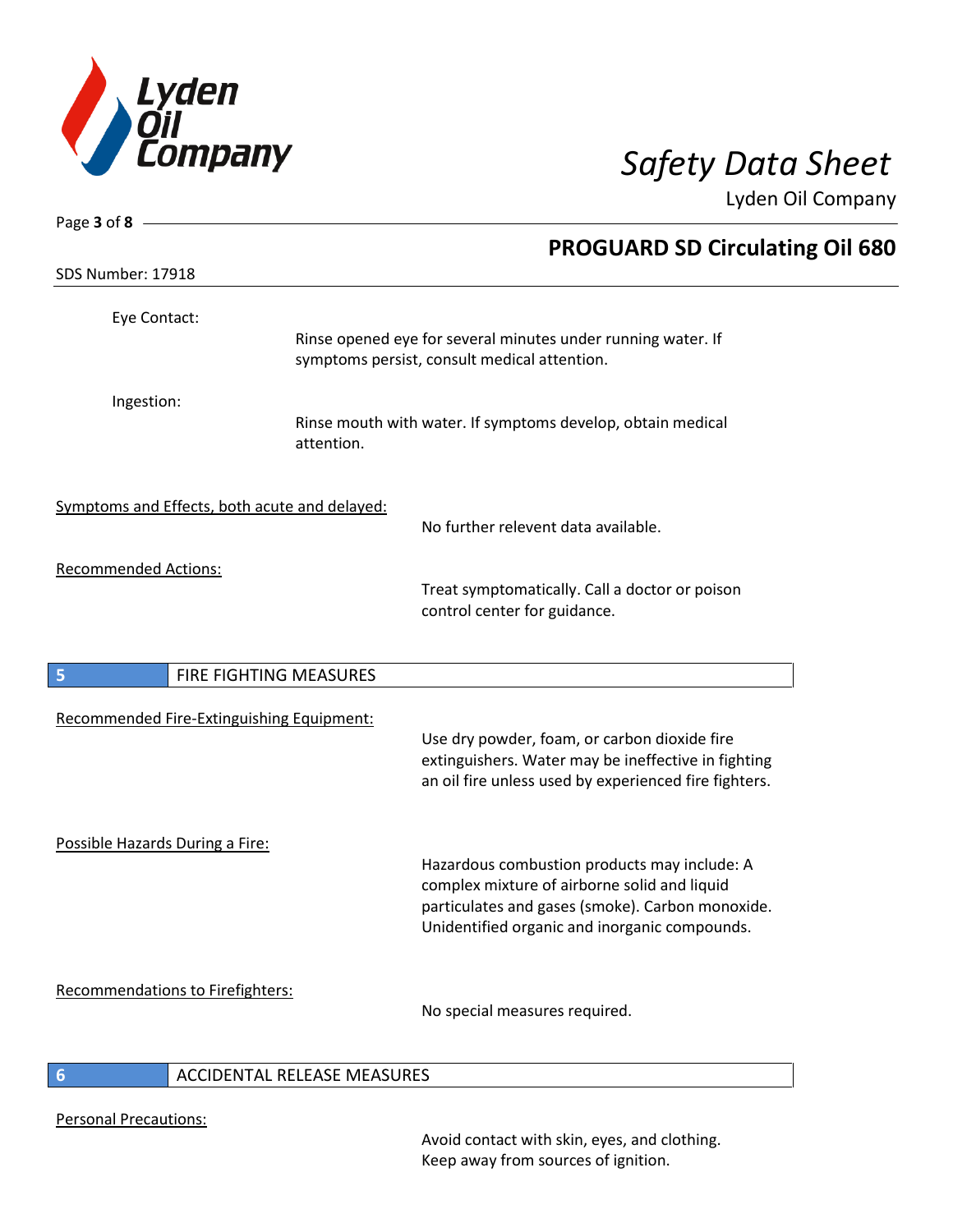

| Page 4 of $8 -$                               |                                                                                                                     |
|-----------------------------------------------|---------------------------------------------------------------------------------------------------------------------|
|                                               | <b>PROGUARD SD Circulating Oil 680</b>                                                                              |
| SDS Number: 17918                             |                                                                                                                     |
| <b>Emergency Procedures:</b>                  | Contain spilled material, collect in suitable and<br>properly labled containers.                                    |
| <b>Environmental Precautions:</b>             | Do not allow to reach sewage system or any water<br>course.<br>Do not allow to enter ground waters.                 |
| Cleanup Procedures:                           | Pick up excess with inert absorbant material.                                                                       |
| HANDLING AND STORAGE                          |                                                                                                                     |
|                                               |                                                                                                                     |
| <b>Handling Precautions:</b>                  | Handle with care and avoid spillage on the floor.<br>Do not cut, weld, drill, grind, braze, or solder<br>container. |
| <b>Storage Requirements:</b>                  |                                                                                                                     |
|                                               | Keep container tightly sealed.<br>Keep away from sources of ignition.                                               |
| EXPOSURE CONTROLS / PERSONAL PROTECTION<br>8  |                                                                                                                     |
| <b>Exposure Limits:</b><br>No data available. |                                                                                                                     |
| <b>Engineering Controls:</b>                  | All ventilation should be designed in accordance<br>with OSHA standard (29 CFR 1910.94).                            |
| Personal Protective Equipment:                |                                                                                                                     |
|                                               | Wash bands before breaks and at the end of work                                                                     |

Wash hands before breaks and at the end of work. Use safety glasses and gloves.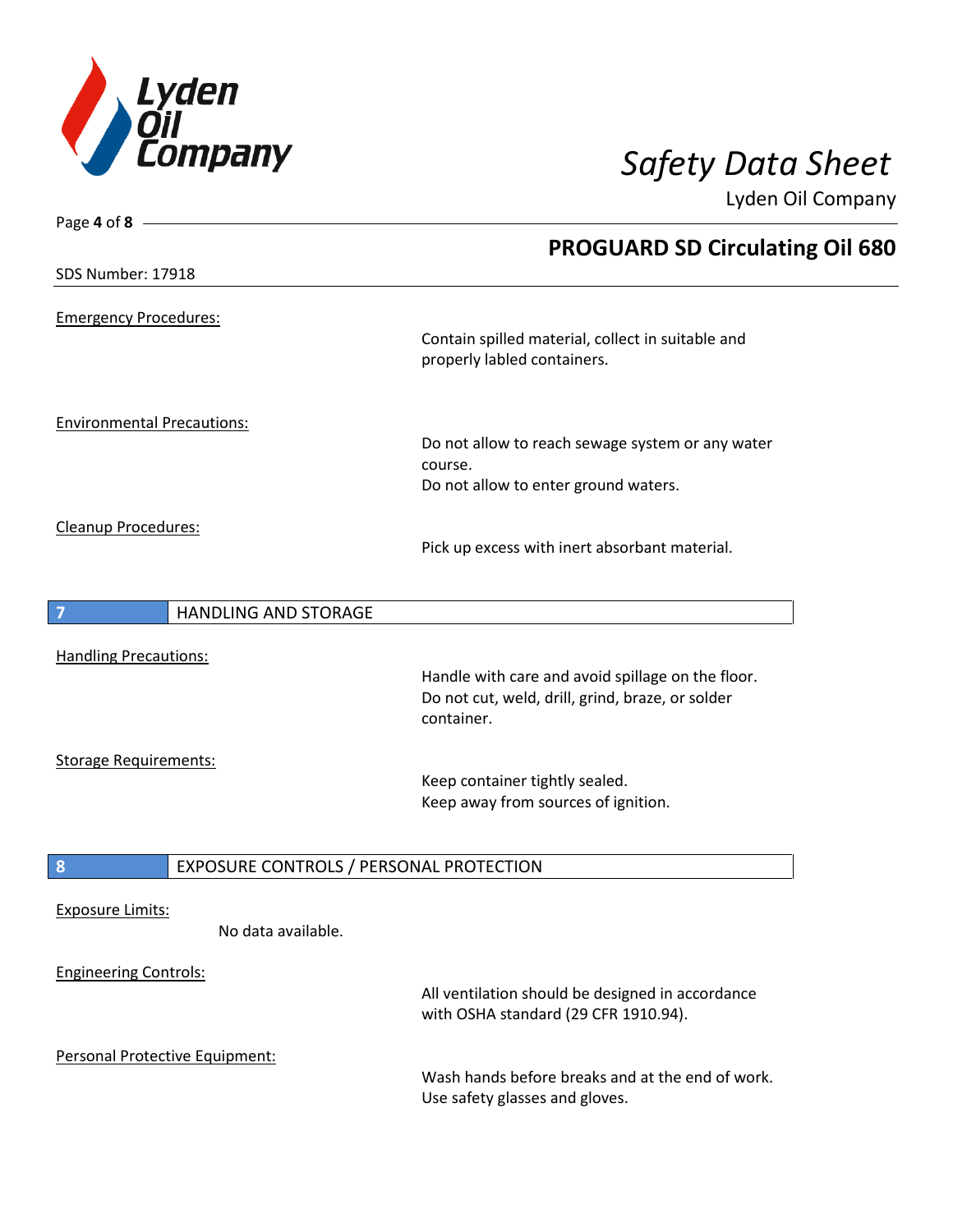

Page **5** of **8**

# **PROGUARD SD Circulating Oil 680**

### SDS Number: 17918

## **9** PHYSICAL AND CHEMICAL PROPERTIES

| Color:                        | Amber                                        |
|-------------------------------|----------------------------------------------|
| <b>Physical State:</b>        | Liquid                                       |
| Odor:                         | Data not available                           |
| Odor Threshold:               | Data not available                           |
| pH:                           | Data not available                           |
| <b>Melting Point:</b>         | Data not available                           |
| <b>Boiling Point:</b>         | $>425^\circ$ F                               |
| <b>Boiling Range:</b>         | Data not available                           |
| Flash Point:                  | 250° C / 482° F (COC Method)                 |
| <b>Evaporation Rate:</b>      | Data not available                           |
| Flammability:                 | Data not available                           |
| Flammability Limits:          | Data not available                           |
| Vapor Pressure:               | Data not available                           |
| Vapor Density:                | Data not available                           |
| <b>Relative Density:</b>      | 7.42 pounds per gallon at 60°F               |
| Solubilities:                 | Insoluble in water                           |
| <b>Partition Coefficient:</b> | Data not available                           |
| Auto-Ignition Temperature:    | 315.6° C / 600.1° F                          |
| Decomposition Temperature:    | Data not available                           |
| Viscosity:                    | 680 mm <sup>2</sup> /sec (kinematic at 40°C) |

## **10** STABILITY AND REACTIVITY

| Stability:                  | Stable under normal conditions.                                  |
|-----------------------------|------------------------------------------------------------------|
| Reactivity:                 | Not reactive under normal conditions.                            |
| Conditions to Avoid:        | Extreme temperature, sparks, open flame, and<br>direct sunlight. |
| <b>Hazardous Reactions:</b> | No known hazardous reactions.                                    |
| Incompatible Materials:     | No further relevant information available.                       |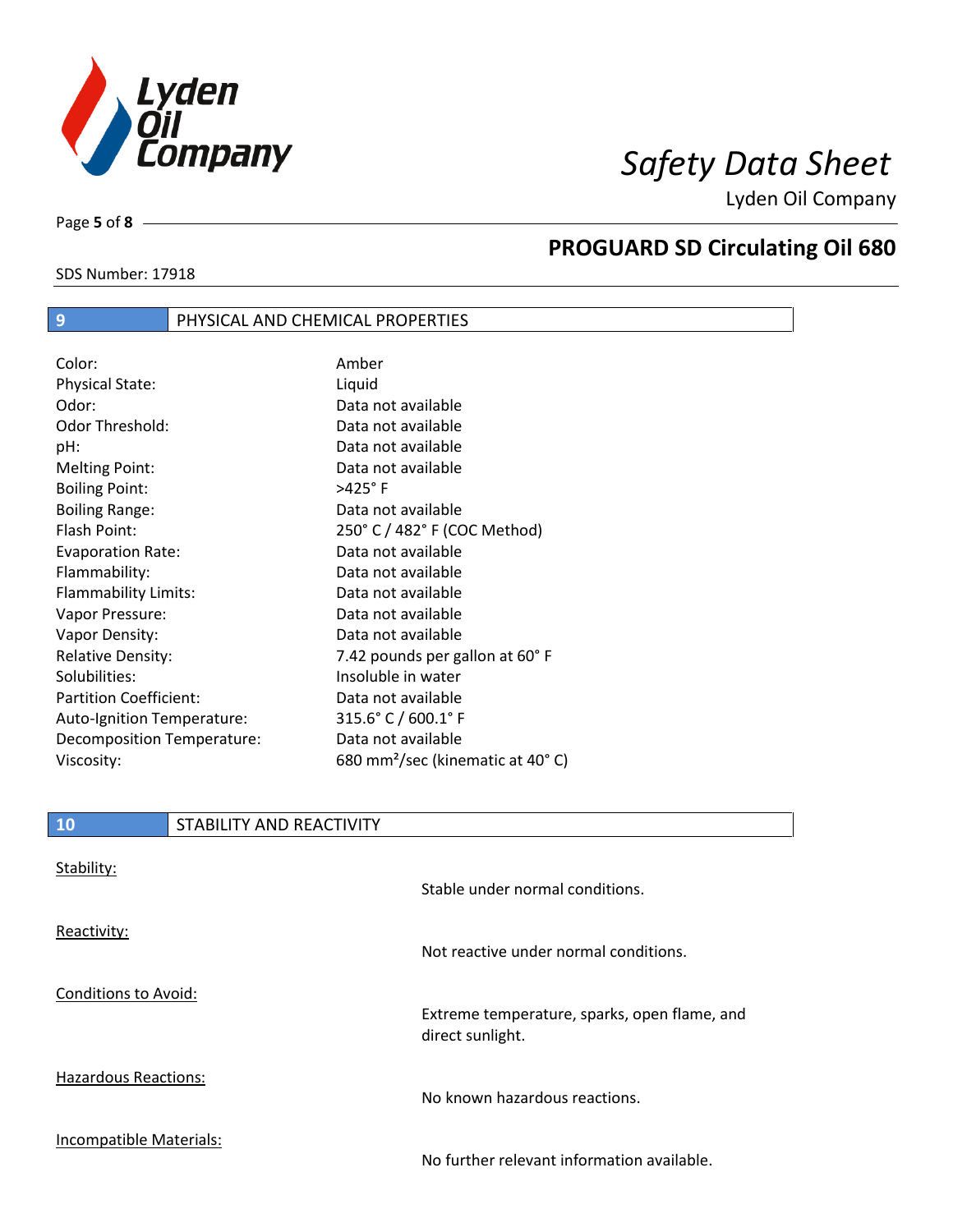

**PROGUARD SD Circulating Oil 680**

Lyden Oil Company

SDS Number: 17918

Page **6** of **8**

Decomposition Products:

Hazardous decomposition products are not expected to form.

| 11<br><b>TOXICOLOGICAL INFORMATION</b> |                                                                                                                           |
|----------------------------------------|---------------------------------------------------------------------------------------------------------------------------|
| Routes of Exposure:                    | Skin and eye contact are the primary routes of<br>exposure although exposure may occur following<br>accidental ingestion. |
| <b>Exposure Effects:</b>               | Repeated skin contact may cause dermatitis or an<br>oil acne.                                                             |
| <b>Measures of Toxicity:</b>           | <b>Component Acute Toxicity Estimates:</b>                                                                                |
|                                        | Residual oils, petroleum, solvent dewaxed:                                                                                |
| Carcinogenic/Mutagenic Precautions:    | Oral LD50: >5000 mg/kg (rat)<br>Dermal LD50: >2000 mg/kg (rabbit)<br>Inhalative LC50: 2.18 mg/l (4 hours) (rat)           |
|                                        | Non-carcinogenic and not expected to be<br>mutagentic.                                                                    |
| <b>ECOLOGICAL INFORMATION</b><br>12    |                                                                                                                           |

Ecological Precautions:

Avoid exposing to the environment.

Ecological Effects:

No specific environmental or aquatic data available.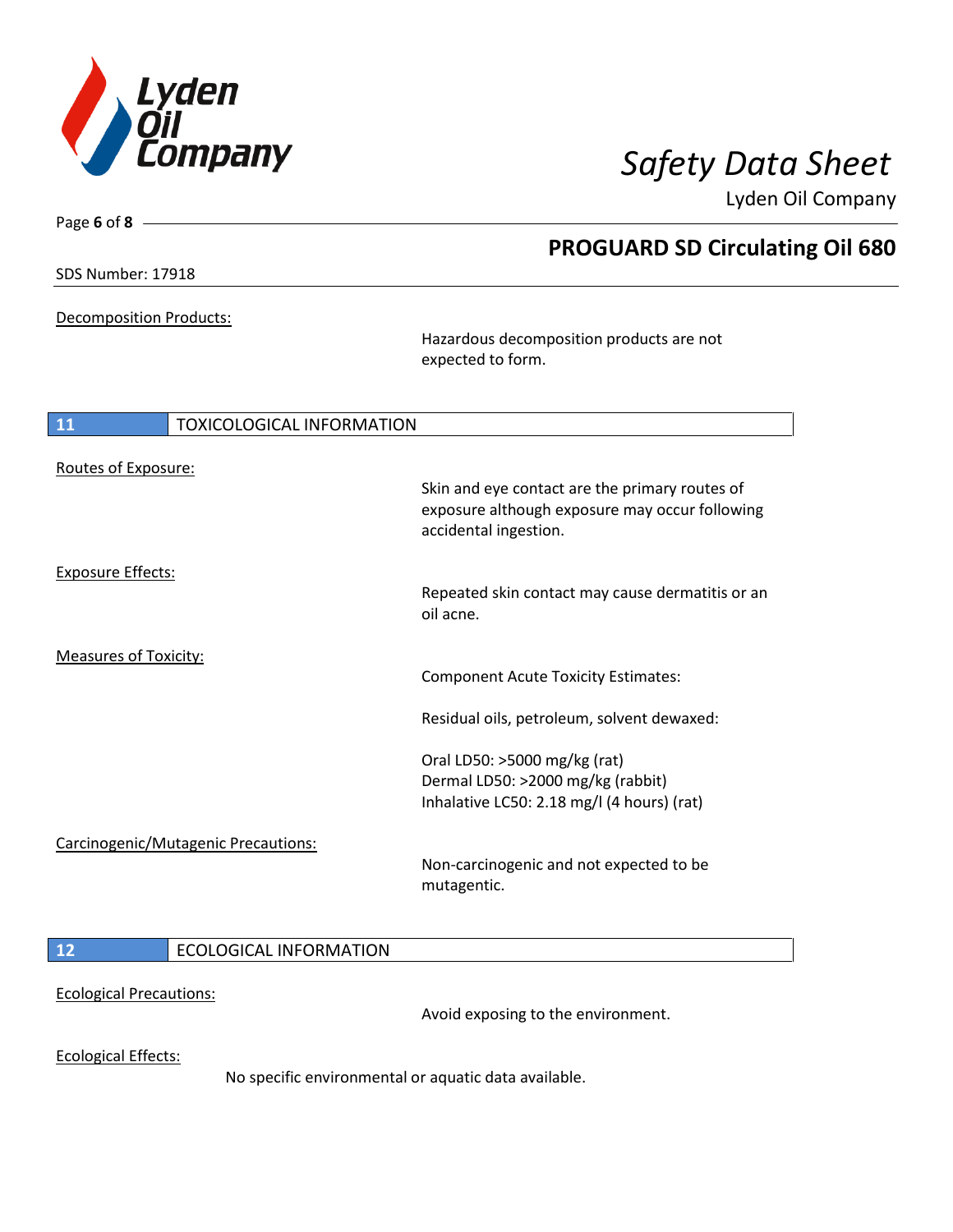

**PROGUARD SD Circulating Oil 680**

Lyden Oil Company

SDS Number: 17918

Page **7** of **8**

 $\overline{\phantom{a}}$ 

| 13                                               | DISPOSAL CONSIDERATIONS                  |                                                  |
|--------------------------------------------------|------------------------------------------|--------------------------------------------------|
| Disposal Methods:                                |                                          | Dispose of waste material in accordance with all |
|                                                  |                                          | local, state, and federal requirements.          |
| Disposal Containers:                             |                                          | Use properly approved container for disposal.    |
| <b>Special Precautions:</b>                      |                                          | Do not flush to surface waters or drains.        |
| 14                                               | <b>TRANSPORT INFORMATION</b>             |                                                  |
|                                                  |                                          |                                                  |
| <b>UN Number:</b>                                | Data not available                       |                                                  |
| <b>UN Shipping Name:</b>                         | Data not available                       |                                                  |
| <b>Transport Hazard Class:</b><br>Packing Group: | Data not available<br>Data not available |                                                  |
| <b>Environmental Hazards:</b>                    |                                          |                                                  |
|                                                  |                                          | Data not available                               |
| <b>Bulk Transport Guidance:</b>                  |                                          |                                                  |
|                                                  |                                          | Data not available                               |
| <b>Special Precautions:</b>                      |                                          |                                                  |
|                                                  |                                          | Not regulated by DOT.                            |
|                                                  |                                          |                                                  |
| 15                                               | <b>REGULATORY INFORMATION</b>            |                                                  |

This material and all of its components are listed on the Inventory of Existing Chemical Substances under the Toxic Substances Control Act.